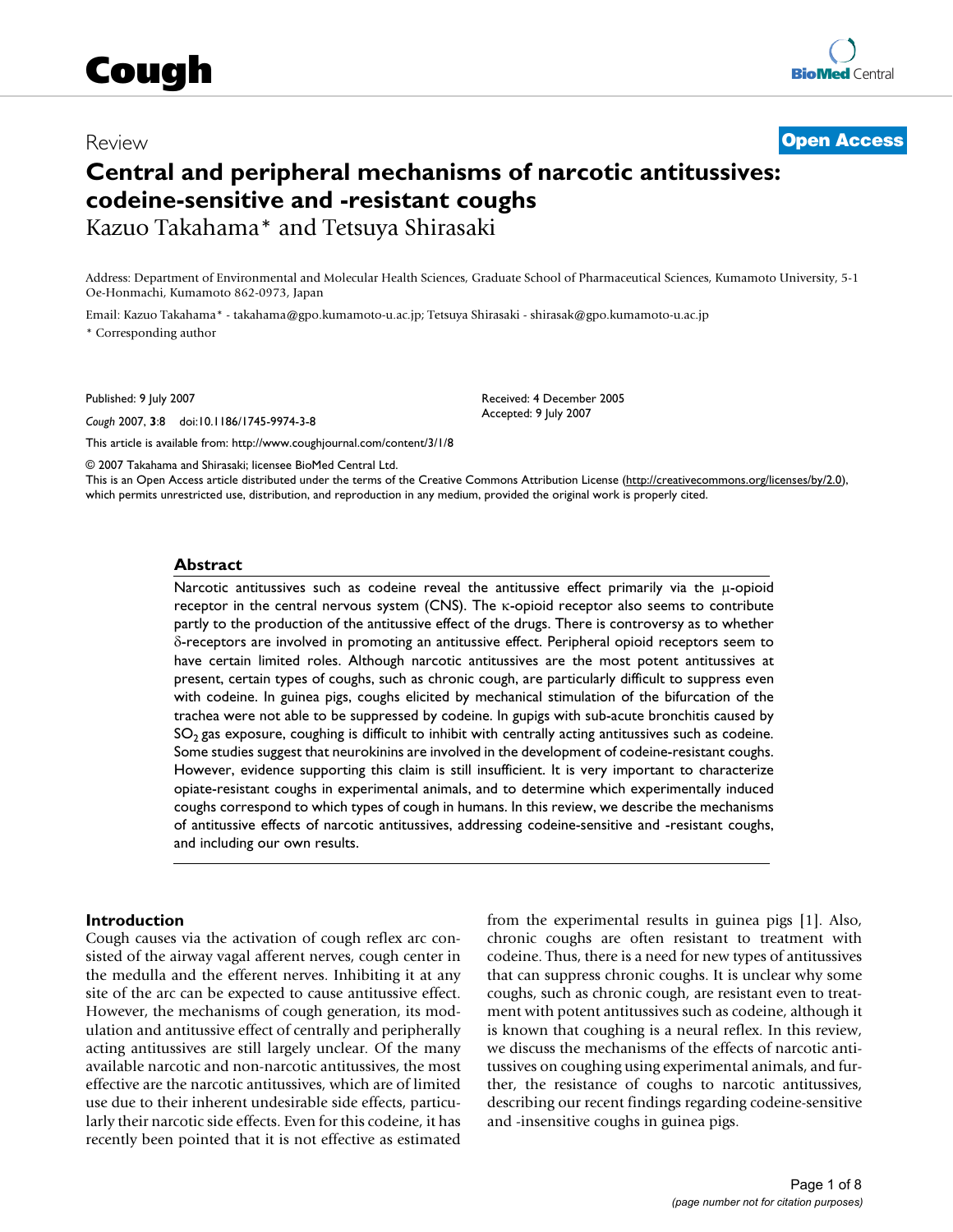# **Opioid receptor subtypes and antitussive effects**

The antitussive mechanisms of narcotic antitussives are not fully understood. The available evidence clearly indicates that narcotic antitussives act on opioid receptors [2- 4]. Binding studies concerning guinea-pig and human opioid receptors demonstrated that codeine and dihydrocodeine, gold standard narcotic antitussives, were more selective to the μ-opioid receptor than other κ- or  $δ$ opioid receptors [3,5]. K<sub>i</sub> value of [<sup>3</sup>H]codeine (3.7  $\times$  10<sup>-7</sup> M) for replacement of [<sup>3</sup>H]-D-Ala<sup>2</sup>, MePhe<sup>4</sup>, Gly-ol<sup>5</sup>] enkephalin (DAMGO), a µ-selective ligand, in guinea pigs [3] was close to the  $K_D$  value of 5.6  $\times$  10<sup>-7</sup> M for the saturable binding of [3H]codeine in the lower brain stem of guinea-pigs [[6](#page-5-0)]. µ-Selective morphine has much more potent antitussive activity in cat [7]. κ-Agonists also have antitussive activity. Therefore, both  $\mu$ - and  $\kappa$ -opioid receptors have been considered as candidates for being the receptors which contribute to antitussive activity.

Further, pharmacological studies carried out by using rats, mice and  $\mu_1$ -opioid receptor deficient mice suggested that  $\mu_2$ - rather than  $\mu_1$ -subtype of the  $\mu$ -opioid receptor contributes to the antitussive activity of opioids [8,9]. Unfortunately, there is argument against these results in mice and rats, because it has been unable to reliably obtain a cough-like behavior in mice and rats. In addition, Ohi *et al*. [10] recently found that the motor patterns of rats and guinea pigs during cough-producing stimuli were significantly different. In rats, two different types of behavior were observed and one of them did not conform to the classic definition of a cough. Codeine suppressed both behaviors. For these reasons, it has been addressed that rats and mice are not viable as models of cough.

This issue seems to cast its shadow over the conflicting results about the role of δ-opioid receptors in producing the cough inhibiting effect of narcotic antitussives. Kamei *et al* [11] demonstrated that [D-Pen2,5]enkephalin (DPDPE), a selective δ-agonist, did not have an antitussive effect, but rather inhibited the antitussive effects of DAMGO and K-50488H, a selective κ opioid receptor agonist found in rats. But, δ-antagonists such as naltrindole and naltriben reduced the number of capsaicin-induced coughs in mice and rats [12,13]. Mu- and κ-opioid receptor antagonists did not antagonize the δ-antagonistinduced antitussive activities. Conversely, Kotzer *et al*. [5] showed that the highly selective δ-agonist SB 227122 inhibited the cough-reflex induced by citric acid in guinea-pigs. The antitussive effect of SB227122 was antagonized by the δ-antagonist SB 244525. This δ-antagonist itself did not have an antitussive effect. Kotzer *et al*. have also reported that naltrindole binds to human µ- and κopioid receptors at significant levels. Further studies are required to confirm whether the controversy presented above comes from differences in the species of experimental animals used and/or differences in the pharmacological properties of each  $\delta$  receptor agonist and antagonist used.

Apart from the above, we have recently found evidence for another possible mechanism of the antitussive effects of δantagonists. In a patch clamp study using single brain neurons, naltrindole and naltriben both inhibited the currents caused by activation of G-protein-coupled inwardly rectifying K+ (GIRK) channel [14]. GIRK channels couple to the 5-HT<sub>1A</sub> receptor, and contribute to a negative feedback mechanism of 5-HT release. Dextromethorphan, which is a representative non-narcotic antitussive and has an inhibitory effect on GIRK channel activated currents [15], antagonized the 5-HT-induced hyperpolarization and depolarized the membrane potential, generating action potentials in dorsal raphe neurons. Thus, inhibition of this channel may increase the 5-HT level in the CNS. In human volunteers, infusion of 5-HT or its precursor reduced cough responses to a chloride-deficient solution [16]. In contrast, reduction of 5-HT levels has been found to inhibit the antitussive effects of narcotic and non-narcotic antitussives [17]. Stimulation of raphe nuclei depresses discharges in inspiratory motoneurons [18,19]. The 5-HT<sub>1A</sub> receptor agonist inhibited cough responses, although it stimulated cough response at high doses [20]. 5-HT<sub>2</sub>/5-HT<sub>1</sub> receptor antagonists inhibited any morphine-induced antitussive effect in humans [21]. In addition, DMGO increased 5-HT efflux in dorsal raphe nucleus [22]. Taken together, the above findings suggest that antitussive effects of δ-antagonists are at least partly due to the inhibition of GIRK channel currents [23].

Next, we will discuss the site of antitussive action of opioids in the CNS. Results of *in vivo* experiments suggest that centrally acting antitussives primarily act on the brainstem cough center. Recently, Gestreau *et al*. [24] reported that fictive cough selectively increased Fos-like immunoreactivity (FLI) in the interstitial and ventrolateral subdivision of the nucleus tractus solitarius (NTS), the reticular formation (the medial part of the lateral tegmental field, and the internal division of the lateral reticular nucleus), the ambigual complex (the nucleus retroambiguus, the para-ambigual region, and the retrofacial nucleus), and the medial parabrachial nucleus in cat. In all the nuclei, codeine significantly reduced the increase in FLI. Further, laryngeal afferent stimulation enhanced FLI in periaqueductal gray matter (PAG) and dorsal raphe nucleus in cat [25].

µ-Opioid receptors are expressed intensely or moderately in the ambiguus nucleus, NTS, dorsal vagal nerve nucleus, medial parabrachial nucleus, PAG and raphe nuclei [26- 29]. In these regions, κ-opioid receptors are also expressed with similar or less potent density. δ-Opioid receptors are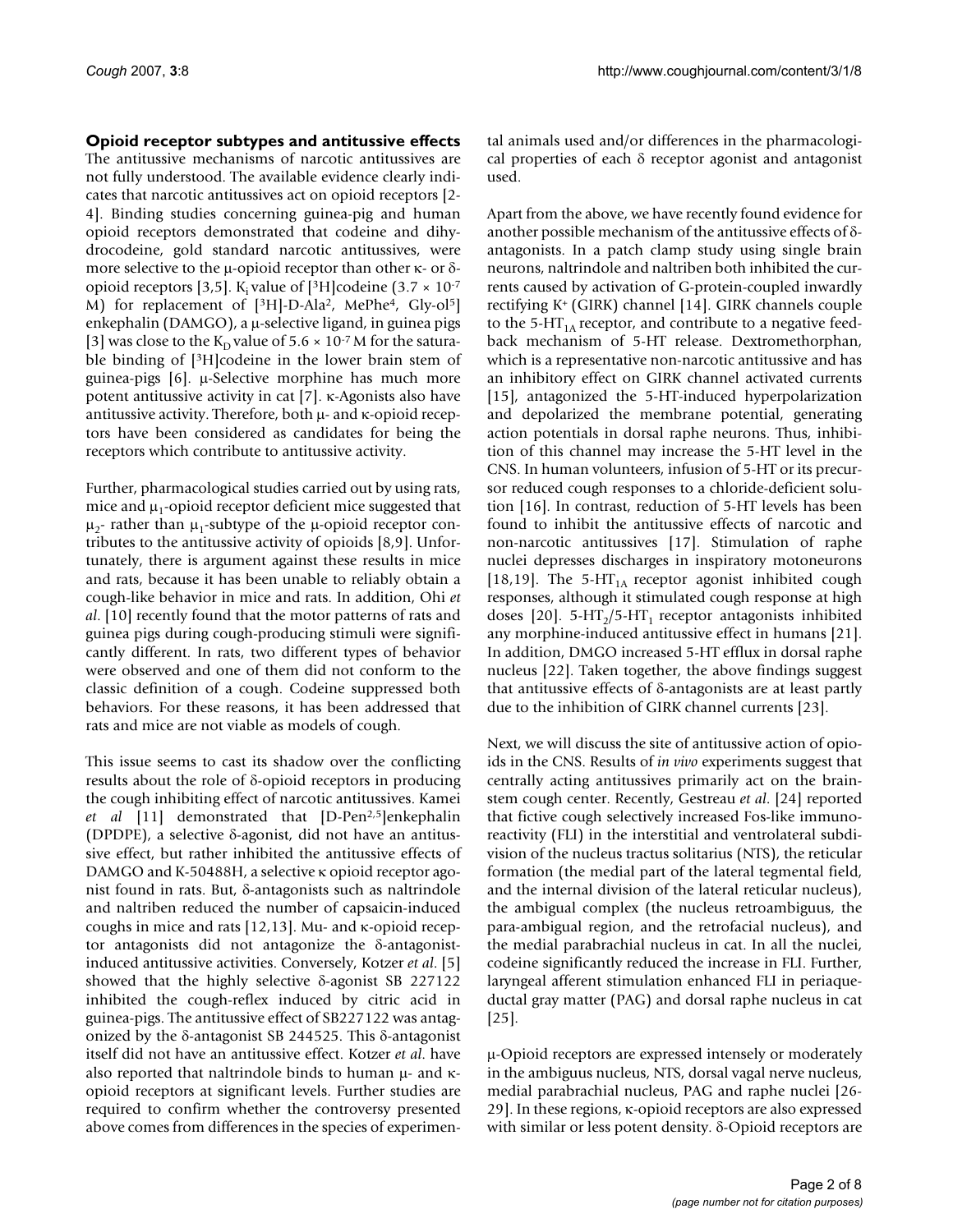generally less abundant in the brainstem, but the pneumotaxic center, including the nucleus parabrachialis, contains a very high density of δ-binding site. In the NTS and ambiguus nucleus, it is expressed weakly. Here, caudal NTS and its neighboring ventromedial region has been considered as a strong candidate for being the cough center, because this region primarily receives sensory input from the lower airway [30,31] and its stimulation causes cough-like response [32,33]. The NTS is more heavily labeled by the µ-ligand than by the κ-ligand in guinea pigs and cats [29,34]. Further, the  $\mu_2$  sites have been found to be associated with respiratory depressant effects of opioids, whereas the  $\mu_1$  sites have been found to be associated with the analgesic effects of opioids in mouse brain [35]. Microinjection of codeine into the NTS inhibited a fictive cough reflex in guinea pigs [36]. µ-Opioid receptor agonist presynaptically inhibited excitatory postsynaptic currents in the NTS [37]. Kappa- and δ-opioid receptor agonists also inhibited excitatory postsynaptic potentials in the NTS but they are less effective than µopioid receptor agonist [38].

Given these together with the reported affinity of narcotic antitussives for opioid receptors, narcotic antitussives might have a primary site of antitussive effect on µ-opioid receptors in the NTS, although there is a report that the antitussive effects of codeine are not blocked by naloxone in cats [38]. In addition to the NTS, the raphe nuclei may be a candidate for being the site of action of narcotic antitussives, since stimulation of the raphe nuclei depresses the reflex activity caused by stimulation of the superior laryngeal or vagal nerve in respiratory interneurons of the NTS, without affecting respiratory rhythm [39]. This characteristic seems to be in accordance with properties that antitussives are presumed to have.

# **Peripheral opioid receptors and antitussive effects**

Mu-opioid receptors are located in both the central and peripheral nervous systems. Adcock [40] has written a nice review about the sensory opioid receptor and antitussive activity of narcotic antitussives. Inhalations of nebulized codeine, morphine and a peripherally acting specific µ-opioid receptor agonist produced antitussive effects in guinea pigs [41,42]. Therefore, it is plausible that inhaled opioid antitussives exert their effect by inhibiting tachykinergic transmission of excitatory non-adrenergic non-cholinergic (eNANC) nerves via a blockade of µ-opioid receptors in the airway, although it is unknown whether opioids affect peripheral opioid receptors when administered via conventional routes.

In addition to the effect on sensory fibers, opioid agonists also appear to inhibit airway cholinergic transmission [43-45]. Opioid-induced inhibition of the cholinergic bronchoconstriction induced by electric field stimulation (EFS) in guinea-pig is caused partly by an inhibitory action on the eNANC nerve, and partly by a direct effect on cholinergic transmission [44]. The inhibitory effect of µ-opioid ligands on EFS-induced cholinergic contraction of the airway's smooth muscle was also found in human preparation. This effect is presumably caused by inhibiting the acetylcholine release from the postganglionic parasympathetic nerve fibers [45]. Here, controversial opinions exist as to whether the airway contraction induces a cough response or not. However, it has been known that coughing in patients with cough variant asthma [46] is inhibited by bronchodilators such as adrenergic  $β_2$  stimulants [47]. This fact seems to indicate that the kind of cough such as that found in cough variant asthma may be caused by smooth muscle contraction in the airway.

Postganglionic parasympathetic nerve fibers in the airway arise from the paratracheal ganglia (PTG). Their excitability is controlled by the preganglionic neurons via central vagal reflex. In addition, they can be modulated by a peripheral reflex mechanism because the collateral branches of neurokinin-containing C-fibers project to the PTG neurons [48] and enhance cholinergic transmission in the PTG, probably via neurokinin releases [49]. Further, we have recently found that bradykinin inhibits the Mtype K+ current in the acutely dissociated PTG neurons of rats, causing depolarization and action potential generation [50]. In addition, bradykinin potentiated nicotinic ACh currents in PTG neurons [51]. Thus, the PTG are thought to be not only a relay neuron of the parasympathetic nerve, but also integrative sites for the neuromodulation of normal airway function and important for pathogenesis in airway inflammation. Interestingly, ophiopogonin-D, an active constituent of bakumondo-to, a Chinese herbal medicine, hyperpolarized the membrane potential via activation of the K+ current, reducing the cell excitability of PTG neurons [52]. Bakumondo-to is found to be effective for treating clinically chronic coughs [53,54], and to inhibit codeine-registrant coughs as that expressed in the experimental model described above [55,56]. Therefore, we speculate that the excitability of PTG neurons may contribute to pathological condition, including some kinds of chronic cough. In this context, we examined the effects of codeine in dissociated PTG neurons. However, codeine did not induce any currents in PTG neurons, and had no effect on high-voltage-activated (HVA) Ca2+, bradykinin- induced or nicotine-induced currents in the neurons. Bradykinin-induced potentiation of nicotinic currents in the neurons was also not affected by codeine (unpublished data).

To summarize this section, µ-opioid receptors locate in the airway vagal sensory neurons and, at least inhaled opi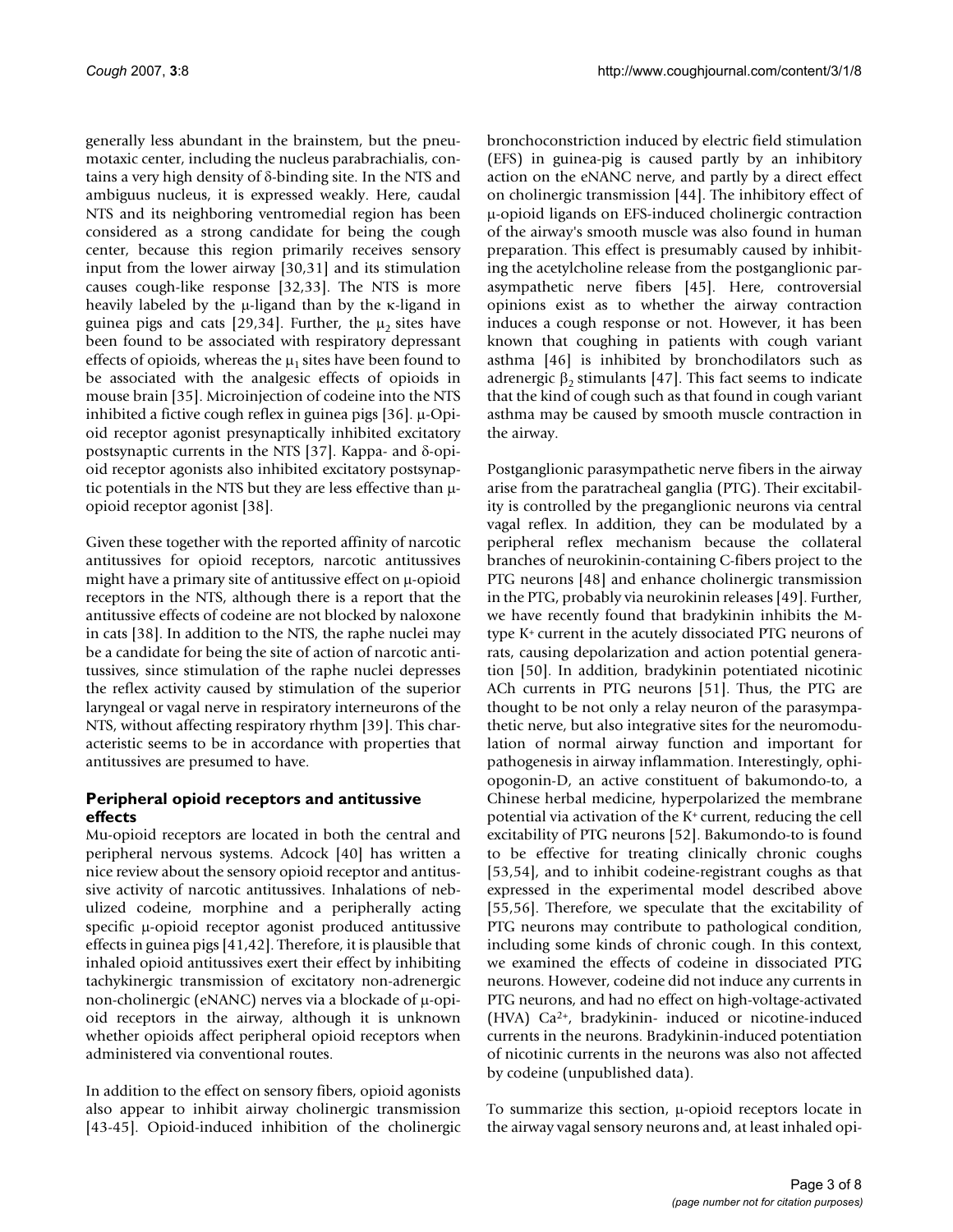oids, inhibit both eNANC nerve activity and cholinergic contraction of smooth muscles through acting on µ-opioid receptors. The PTG neurons seem to be a possible target for peripherally acting antitussives. However, opioids have no effect on the PTG neurons.

## **Codeine-sensitive and -resistant coughs**

The larynx is the most sensitive site for elicitation of the cough reflex by mechanical stimulation, followed by tracheal bifurcation and the lower half of the trachea, in that order [57]. We have recently found that coughs elicited by mechanical stimulation of the tracheal bifurcation were relatively resistant to suppression by codeine in guinea pigs, whereas mechanically induced coughs in the trachea close to the larynx were effectively inhibited by codeine  $[58]$ .

Sensory receptors in airway vagal afferents have been classified into 5 groups, which include rapidly adapting receptors (RARs), Aδ-nociceptors and bronchial C-fiber receptors. These 3 receptors listed above appear to contribute to cough responses. RARs are myelinated Aδ fibers and have a low threshold for mechanical stimuli, but are resistant to chemical stimuli. Conversely, Aδ-nociceptors and unmyelinated C-fiber receptors have a high threshold for mechanical stimuli, but a low threshold for chemical stimuli such as bradykinin and capsaicin. Recently, a 6th receptor group called "cough receptor" has been identified [59]. Its properties are similar to those of RARs, but they have a slower conduction velocity and did not respond to stretching. In the larynx and upper trachea, "cough receptors" appear to play a primary role in regulation of the cough response [59]. Research by Widdicombe [57] indicated that the larynx and the tracheal bifurcation are abundantly innervated by RARs which presumably include "cough receptors". Conversely, chemoreceptors involved in cough responses are mainly distributed in the lower trachea, particularly around the tracheal bifurcation. Thus, differences in codeine resistivity between areas of the lower airway may be due to differences in the distribution of these various types of sensory fibers.

In guinea pigs, the effects of codeine on mechanically elicited coughs at each lower airway site were strengthened by repeated treatment with large doses of capsaicin [58]. This capsaicin treatment caused degeneration and dysfunction of the C- and Aδ-nociceptors [60-63] and consequently reduced cough generation caused by citric acid and capsaicin, but not coughs caused by nicotine or mechanical stimulation [64]. In addition, angiotensin-converting enzyme inhibitors (ACEIs), which sensitize nociceptive fibers, induced codeine-resistant chronic cough in conscious guinea pigs [65]. Consequently, it has been hypothesized that coughs mediated by nociceptive fibers were resistant to codeine. In our own study, capsaicin

administered topically to the tracheal bifurcation caused a cough response that was resistant to codeine, whereas topical application to the larynx side of the trachea did not cause a cough response [66]. In a preliminary histochemical study using guinea pigs, we found that substance P (SP)-like immunoreactivity is lower in the larynx side of the trachea than in the tracheal bifurcation. In addition, the density of SP-immunoreactive nerves has been found to be significantly higher in patients with cough-variant asthma than in normal subjects and patients with classic asthma [67]. The above findings support the hypothesis that coughs mediated by nociceptive fibers may be resistant to codeine treatment.

In a chronic bronchitis model of rats produced by  $SO_2$  gas exposure, SP content in the trachea was elevated [68]. In a similar model using guinea pigs, codeine did not inhibit the cough responses elicited by mechanical stimulation of the larynx side of the trachea or the tracheal bifurcation. Epithelial shedding was not observed, but neutral endopeptidase (NEP) levels and NEP activity in the trachea and bronchus were significantly lower than those of normal guinea pigs. NEP degrades a variety of peptides, including bradykinin, SP and other tachykinins [69]. At high doses, a NEP inhibitor elicits a cough response in normal guinea pigs [70]. Based on findings that bradykinin and tachykinins are potent inflammatory mediators, and that neurokinins such as SP are released from C-fiber (eNANC nerve) terminals, it has been suggested that coughing induced by inflammatory peptides is resistant to codeine. However, codeine has been found to significantly suppress the cough response induced or enhanced by NEP inhibitors [70]. In addition, opioids peripherally inhibit tachykinergic transmission in the guinea pig bronchus [71-[73\]](#page-7-0). Thus, it appears that NEP inhibition or tachykinin release from peripheral C-fiber terminals is not sufficient to explain mechanisms of induction of codeineresistant cough. However, in a preliminary study, we found that inhaled neurokinin A caused codeine-resistant cough in guinea pigs. Also, in that study, co-administration of codeine and an antagonist for the neurokinin 2  $(NK<sub>2</sub>)$  receptor almost abolished citric acid-induced coughing in conscious guinea pigs, in spite of the fact that citric acid-induced coughs were hard to completely inhibit even with high doses of codeine, when codeine alone was given (Fig. 1).

In summary, evidence suggests that RAR or "cough receptor"-mediated coughs are sensitive to codeine but coughs triggered by neurokinin-containing nociceptive nerves are resistant to it. In support of this suggestion, there is a finding that the expression of transient receptor potential vanilloid-1 (TRPV-1) is increased in the airway nerves of patients with chronic cough [74]. In addition to TRPV-1, it has recently been reported that acid sensing ion chan-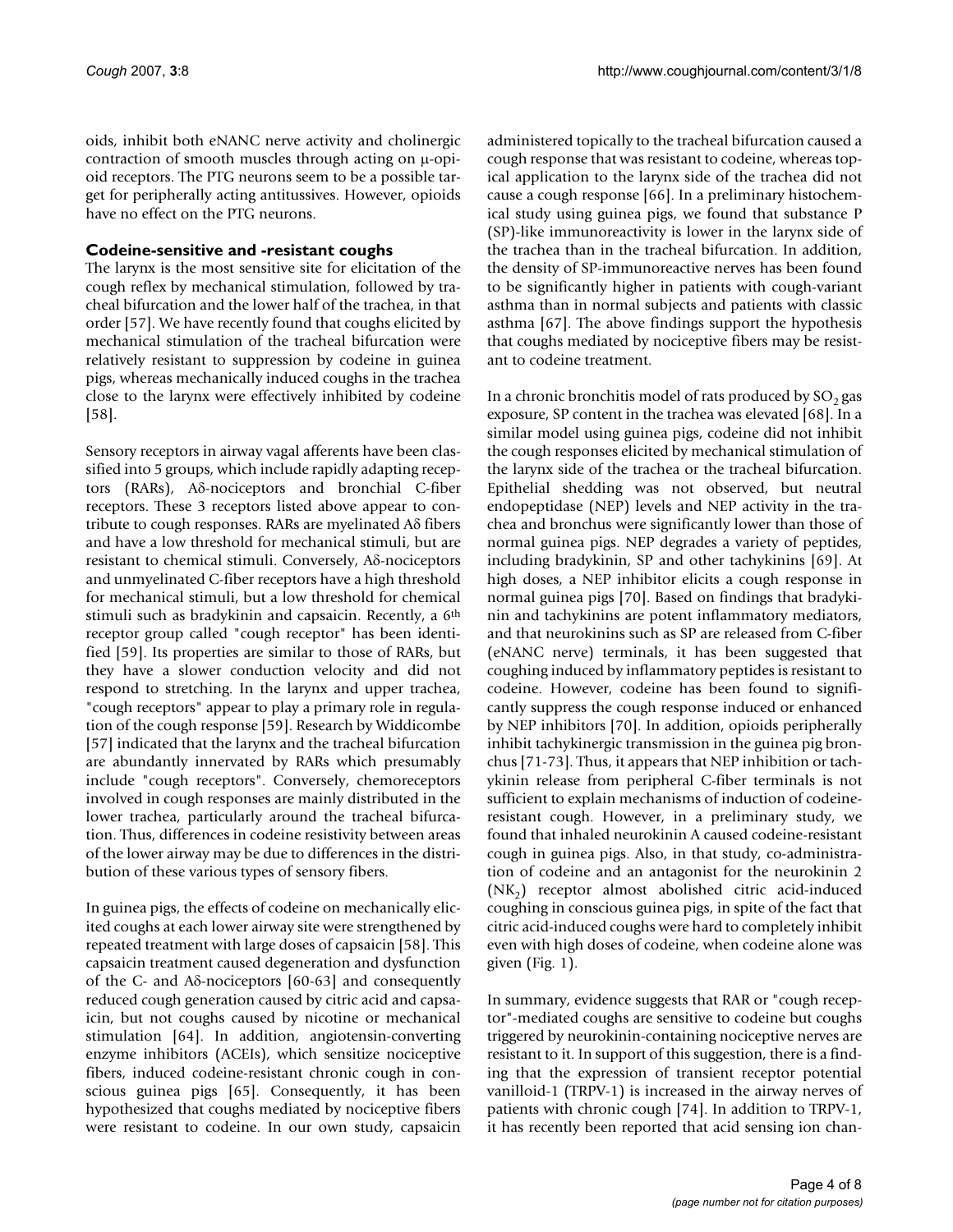

## Effect of co-administration of codeine and SR 48,968, a NK2 receptor antagonist, on citric scious guinea-pigs **Figure 1** acid-induced coughs in con-

Effect of co-administration of codeine and SR 48,968, a NK $_{\rm 2}$ receptor antagonist, on citric acid-induced coughs in conscious guinea-pigs. Conscious guinea-pigs were put into plethysmograph and 10 % citric acid was nebulized for 2 min to elicit a cough response. Cough number was counted for 15 min during and after citric acid stimulation. After more than 4 h, codeine was orally administered at various doses 30 min before the 2nd stimulation. Then, SR 48,968 (1 mg/kg) or vehicle was intravenously administered 5 min before the 2nd stimulation. Results were normalized to the pre-administration cough number. Continuous lines indicate the theoretical fitting of the data with single exponential function. Note that co-administration of codeine (10 mg/kg) and SR 48,968 inhibited cough response almost completely, while the antitussive effect induced by codeine alone reached a plateau at 20 mg/ kg (33 % of pre-administration value). Antitussive effects produced by co-administration of codeine (10 mg/kg) and SR 48,968 was significantly more potent than that produced by codeine (10 mg/kg) alone ( $p < 0.05$ , n = 4 and 6, respectively). SR 48,968 itself inhibited cough response to about 70 % of the time, but the inhibitory effect was not significantly different from the vehicle group. Co-administration of codeine and SR 48,968 had no effect on mechanically-induced sneezing (data not shown). Each value shows mean ± S.E.M. ( $n = 3$  to 7).  $* p < 0.05$ , significantly different from the vehicle control.

nels (ASICs) were localized in Aδ-fibers of guinea pigs [75]. Therefore, differences in codeine sensitivity to acidinduced coughs may depend on the pH level at the chough induction site. Further studies are needed to determine a final conclusion.

#### **Codeine resistant coughs and opioid receptors**

As described in the above session, evidence suggests that tachykinin-containing vagal afferent fibers contribute to codeine-resistant cough. Such fibers rise from the airway and input the NTS [30,31]. Codeine-resistant coughs are caused by various conditions such as cigarette smoking, infection and inflammation of the airway. Exposure to cigarette smoke augmented the C-fiber input to the NTS [76]. Injection of a  $NK_1$  receptor antagonist into the NTS had an antitussive effect in animals exposed to cigarette smoke, but not to filtered air [77]. An excitatory action of iontophoretically applied SP on NTS neurons was not inhibited by  $\mu$ -agonists [78]. These findings seem to suggest that µ-opioid receptors were not expressed in the C fiber such as tachykinin-containing fibers involved in the production of codeine-resistant cough. Furthermore, it has been reported that infection and inflammation of the airway led to the production of neurokinins in nonnociceptive RAR nerve terminals and in their cell bodies in vagal sensory ganglia [79-83]. Sensory neuropeptide release from peripheral and central endings of nonnociceptive afferent nerve seems not to require noxious or nociceptive stimuli but may occur as a result of stimulation of low-threshold mechanosensors [81]. Certainly, codeine only weakly inhibited coughs in animal models of allergic responses [84-86], as well as of chronic bronchitis produced by  $SO_2$  gas exposure [68]. Therefore, under pathological conditions described above in the airway, changes in phenotype of the vagal nerves and tachykinin release from RAR fibers might facilitate glutamatergic transmission in the nucleus involved in cough reflex, leading to codeine-resistant cough.

As described previously,  $\mu$ -opioid receptors are the predominant type of opioid receptor in the NTS [87,88]. They exist in both postsynaptic and presynaptic sites in the NTS  $[38,89]$ . The  $\mu$ -agonist activated the GIRK channel current and hyperpolarized the postsynaptic membrane potential in about 60 % of NTS neurons. At the same time,  $\mu$ -agonists inhibited HVA Ca<sup>2+</sup> currents in the nodose ganglia [90], and also the glutamatergic EPSCs in almost all NTS neurons via a presynaptic mechanism, which is much more sensitive to  $\mu$ -agonist than postsynaptic mechanisms [37,38]. Here, the nodose ganglion is the origin of RAR [91], and glutamate is the principal neurotransmitter in the Aδ-fibers [92-94]. Excision of the nodose ganglion causes marked depletion of µ-opioid receptors in the dorsal and medial regions of the ipsilateral caudal NTS [34]. Electron microscopy has shown that µ-opioid receptors localize in the plasma membrane of the terminals of vagal afferents derived from nodose ganglia [95], but not in nociceptive fibers [96]. Considering these findings comprehensively, it seems possible that  $\mu$ receptors in the NTS may not express and/or may not function in neural networks for cough production, under pathological conditions such as infection and inflammation of the airway, although the receptors are involved in codeine-sensitive coughs under healthy conditions without infection and inflammation of the airway.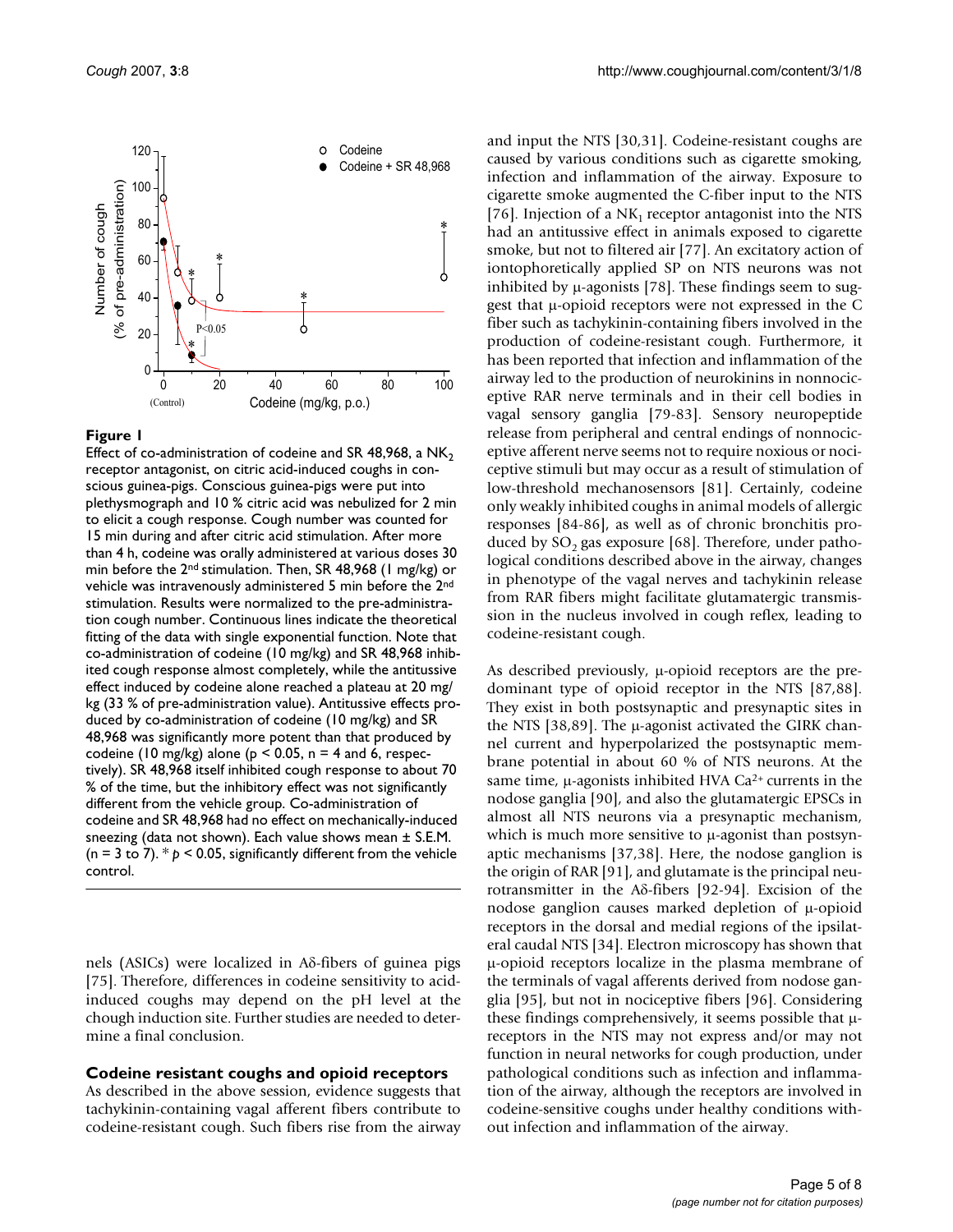In opposition to the idea about the relation between neurokinins and codeine-resistant cough, there is an argument based in the fact that neurokinin-containing airway fibers are very few in humans. However, neurokinin-containing vagal airway afferent neurons are only 3% of total neurons, even in guinea-pigs [80]. Comparative study also indicated that the location of SP-immunoreactive fibers in the airway was similar between humans and guinea pigs, although SP-reactive nerves in the smooth muscle layer of the trachea and bronchi were less abundant in rat and cat than in guinea-pig [97]. In addition, as in the cases of animal models, the density of SP-immunoreactive nerves was significantly higher in patients with cough-variant asthma than in normal subjects and patients with classic asthma [67]. Increase in neurokinin content has also been observed in patients with perennial allergic rhinitis [98]. Therefore, it is reasonable to speculate that neurokinincontaining airway afferent nerves play pathophysiological roles in the generation of inflammatory and allergic airway diseases including production of codeine-resistant chronic coughs in humans.

## **Conclusion**

Based on the above findings, we have developed the following hypothesis. Coughs mediated by mechanical stimulation of RARs or "cough receptors" are attenuated by narcotic antitussives primarily at the NTS level via inhibition of glutamatergic transmission. Presynaptic µ-opioid receptors probably contribute to this inhibition. Conversely, neurokinin release in the NTS from nociceptive Cand Aδ-fibers, and also from RAR fibers under airway inflammation, causes coughs resistant to antitussives including opiates. Recent findings by Mazzone *et al*. [99] support this hypothesis. The available evidence suggests that activation of µ-opioid and inhibition of neurokinin receptors can help in the suppression of some varieties of chronic cough. In a preliminary study, we found that coadministration of codeine and a  $NK<sub>2</sub>$  tachykinin receptor antagonist abolished citric acid-induced coughs in guinea pigs, although codeine alone did not abolish the cough even when administered at very high doses. Further studies are needed to clarify the pharmacology and mechanisms of antitussive effects of opiates, and to elucidate mechanisms of opiate-resistant coughs. Furthermore, it is very important to characterize opiate-resistant coughs in experimental animals, and to determine the extent to which such experimentally induced coughs correspond to the various types of cough in humans.

### **References**

- 1. Bolser DC: **[Cough suppressant and pharmacologic protussive](http://www.ncbi.nlm.nih.gov/entrez/query.fcgi?cmd=Retrieve&db=PubMed&dopt=Abstract&list_uids=16428717) [therapy: ACCP evidence-based clinical practice guidelines.](http://www.ncbi.nlm.nih.gov/entrez/query.fcgi?cmd=Retrieve&db=PubMed&dopt=Abstract&list_uids=16428717)** *Chest* 2006, **129:**238S-249S.
- Hennies HH, Friderichs E, Schneider |: [Receptor binding, analge](http://www.ncbi.nlm.nih.gov/entrez/query.fcgi?cmd=Retrieve&db=PubMed&dopt=Abstract&list_uids=2849950)**[sic and antitussive potency of tramadol and other selected](http://www.ncbi.nlm.nih.gov/entrez/query.fcgi?cmd=Retrieve&db=PubMed&dopt=Abstract&list_uids=2849950) [opioids.](http://www.ncbi.nlm.nih.gov/entrez/query.fcgi?cmd=Retrieve&db=PubMed&dopt=Abstract&list_uids=2849950)** *Arzneimittelforschung* 1988, **38:**877-880.
- 3. Mignat C, Wille U, Ziegler A: **[Affinity profiles of morphine,](http://www.ncbi.nlm.nih.gov/entrez/query.fcgi?cmd=Retrieve&db=PubMed&dopt=Abstract&list_uids=7885194) [codeine, dihydrocodeine and their glucuronides at opioid](http://www.ncbi.nlm.nih.gov/entrez/query.fcgi?cmd=Retrieve&db=PubMed&dopt=Abstract&list_uids=7885194) [receptor subtypes.](http://www.ncbi.nlm.nih.gov/entrez/query.fcgi?cmd=Retrieve&db=PubMed&dopt=Abstract&list_uids=7885194)** *Life Sci* 1995, **56:**793-799.
- 4. Schmidt H, Vormfelde S, Klinder K, Gundert-Remy U, Gleiter CH, Skopp G, Aderjan R, Fuhr U: **[Affinities of dihydrocodeine and its](http://www.ncbi.nlm.nih.gov/entrez/query.fcgi?cmd=Retrieve&db=PubMed&dopt=Abstract&list_uids=12420793) [metabolites to opioid receptors.](http://www.ncbi.nlm.nih.gov/entrez/query.fcgi?cmd=Retrieve&db=PubMed&dopt=Abstract&list_uids=12420793)** *Pharmacol Toxicol* 2002, **91:**57-63.
- 5. Kotzer CJ, Hay DW, Dondio G, Giardina G, Petrillo P, Underwood DC: **[The antitussive activity of delta-opioid receptor stimula](http://www.ncbi.nlm.nih.gov/entrez/query.fcgi?cmd=Retrieve&db=PubMed&dopt=Abstract&list_uids=10640321)[tion in guinea pigs.](http://www.ncbi.nlm.nih.gov/entrez/query.fcgi?cmd=Retrieve&db=PubMed&dopt=Abstract&list_uids=10640321)** *J Pharmacol Exp Ther* 2000, **292:**803-809.
- <span id="page-5-0"></span>6. Chau TT, Carter FE, Harris LS: **[3H-Codeine binding in the guinea](http://www.ncbi.nlm.nih.gov/entrez/query.fcgi?cmd=Retrieve&db=PubMed&dopt=Abstract&list_uids=6289361) [pig lower brain stem.](http://www.ncbi.nlm.nih.gov/entrez/query.fcgi?cmd=Retrieve&db=PubMed&dopt=Abstract&list_uids=6289361)** *Pharmacology* 1982, **25:**12-17.
- 7. Chau TT, Carter FE, Harris LS: **[Antitussive effect of the optical](http://www.ncbi.nlm.nih.gov/entrez/query.fcgi?cmd=Retrieve&db=PubMed&dopt=Abstract&list_uids=6864534) [isomers of mu, kappa and sigma opiate agonists/antagonists](http://www.ncbi.nlm.nih.gov/entrez/query.fcgi?cmd=Retrieve&db=PubMed&dopt=Abstract&list_uids=6864534) [in the cat.](http://www.ncbi.nlm.nih.gov/entrez/query.fcgi?cmd=Retrieve&db=PubMed&dopt=Abstract&list_uids=6864534)** *J Pharmacol Exp Ther* 1983, **226:**108-113.
- 8. Kamei J, Iwamoto Y, Kawashima N, Suzuki T, Nagase H, Misawa M, Kasuya Y: **[Possible involvement of mu 2-mediated mecha](http://www.ncbi.nlm.nih.gov/entrez/query.fcgi?cmd=Retrieve&db=PubMed&dopt=Abstract&list_uids=8386345)[nisms in mu-mediated antitussive activity in the mouse.](http://www.ncbi.nlm.nih.gov/entrez/query.fcgi?cmd=Retrieve&db=PubMed&dopt=Abstract&list_uids=8386345)** *Neurosci Lett* 1993, **149:**169-172.
- 9. Kamei J, Iwamoto Y, Suzuki T, Misawa M, Nagase H, Kasuya Y: **[The](http://www.ncbi.nlm.nih.gov/entrez/query.fcgi?cmd=Retrieve&db=PubMed&dopt=Abstract&list_uids=8405130) [role of the mu 2-opioid receptor in the antitussive effect of](http://www.ncbi.nlm.nih.gov/entrez/query.fcgi?cmd=Retrieve&db=PubMed&dopt=Abstract&list_uids=8405130) [morphine in mu 1-opioid receptor-deficient CXBK mice.](http://www.ncbi.nlm.nih.gov/entrez/query.fcgi?cmd=Retrieve&db=PubMed&dopt=Abstract&list_uids=8405130)** *Eur J Pharmacol* 1993, **240:**99-101.
- 10. Ohi Y, Yamazaki H, Takeda R, Haji A: **[Phrenic and iliohypogastric](http://www.ncbi.nlm.nih.gov/entrez/query.fcgi?cmd=Retrieve&db=PubMed&dopt=Abstract&list_uids=15328039) [nerve discharges during tussigenic stimulation in paralyzed](http://www.ncbi.nlm.nih.gov/entrez/query.fcgi?cmd=Retrieve&db=PubMed&dopt=Abstract&list_uids=15328039)** [and decerebrate guinea pigs and rats.](http://www.ncbi.nlm.nih.gov/entrez/query.fcgi?cmd=Retrieve&db=PubMed&dopt=Abstract&list_uids=15328039) **1021:**119-127.
- 11. Kamei J, Tanihara H, Kasuya Y: **[Modulation of mu-mediated anti](http://www.ncbi.nlm.nih.gov/entrez/query.fcgi?cmd=Retrieve&db=PubMed&dopt=Abstract&list_uids=1665789)[tussive activity in rats by a delta agonist.](http://www.ncbi.nlm.nih.gov/entrez/query.fcgi?cmd=Retrieve&db=PubMed&dopt=Abstract&list_uids=1665789)** *Eur J Pharmacol* 1991, **203:**153-156.
- 12. Kamei J, Iwamoto Y, Suzuki T, Misawa M, Nagase H, Kasuya Y: **[Anti](http://www.ncbi.nlm.nih.gov/entrez/query.fcgi?cmd=Retrieve&db=PubMed&dopt=Abstract&list_uids=8287897)[tussive effects of naltrindole, a selective delta-opioid recep](http://www.ncbi.nlm.nih.gov/entrez/query.fcgi?cmd=Retrieve&db=PubMed&dopt=Abstract&list_uids=8287897)[tor antagonist, in mice and rats.](http://www.ncbi.nlm.nih.gov/entrez/query.fcgi?cmd=Retrieve&db=PubMed&dopt=Abstract&list_uids=8287897)** *Eur J Pharmacol* 1993, **249:**161-165.
- 13. Kamei J, Iwamoto Y, Suzuki T, Misawa M, Nagase H, Kasuya Y: **[Involvement of delta 1-opioid receptor antagonism in the](http://www.ncbi.nlm.nih.gov/entrez/query.fcgi?cmd=Retrieve&db=PubMed&dopt=Abstract&list_uids=8149982) [antitussive effect of delta-opioid receptor antagonists.](http://www.ncbi.nlm.nih.gov/entrez/query.fcgi?cmd=Retrieve&db=PubMed&dopt=Abstract&list_uids=8149982)** *Eur J Pharmacol* 1994, **251:**291-294.
- 14. Shirasaki T, Abe K, Soeda F, Takahama K: δ**[-Opioid receptor](http://www.ncbi.nlm.nih.gov/entrez/query.fcgi?cmd=Retrieve&db=PubMed&dopt=Abstract&list_uids=15051522) [antagonists inhibit GIRK channel currents in acutely dissoci](http://www.ncbi.nlm.nih.gov/entrez/query.fcgi?cmd=Retrieve&db=PubMed&dopt=Abstract&list_uids=15051522)[ated brainstem neurons of rat.](http://www.ncbi.nlm.nih.gov/entrez/query.fcgi?cmd=Retrieve&db=PubMed&dopt=Abstract&list_uids=15051522)** *Brain Res* 2004, **1006:**190-197.
- 15. Ishibashi H, Kuwano K, Takahama K: **Inhibition of the 5-HT**<sub>IA</sub> receptor-mediated inwardly rectifying K<sup>+</sup> current by dex**tromethorphan in rat dorsal raphe neurones.** *Neuropharmacol* 2000, **39:**2302-2308.
- Stone RA, Worsdell YM, Fuller RW, Barnes PJ: [Effects of 5-hydrox](http://www.ncbi.nlm.nih.gov/entrez/query.fcgi?cmd=Retrieve&db=PubMed&dopt=Abstract&list_uids=8444719)**[ytryptamine and 5-hydroxytryptophan infusion on the](http://www.ncbi.nlm.nih.gov/entrez/query.fcgi?cmd=Retrieve&db=PubMed&dopt=Abstract&list_uids=8444719) [human cough reflex.](http://www.ncbi.nlm.nih.gov/entrez/query.fcgi?cmd=Retrieve&db=PubMed&dopt=Abstract&list_uids=8444719)** *J Appl Physiol* 1993, **74:**396-401.
- 17. Kamei J, Ogawa M, Kasuya Y: **[Monoamines and the mechanisms](http://www.ncbi.nlm.nih.gov/entrez/query.fcgi?cmd=Retrieve&db=PubMed&dopt=Abstract&list_uids=2965557) [of action of antitussive drugs in rats.](http://www.ncbi.nlm.nih.gov/entrez/query.fcgi?cmd=Retrieve&db=PubMed&dopt=Abstract&list_uids=2965557)** *Arch Int Pharmacodyn Ther* 1987, **290:**117-127.
- 18. Lalley PM, Benacka R, Bischoff AM, Richter DW: **[Nucleus raphe](http://www.ncbi.nlm.nih.gov/entrez/query.fcgi?cmd=Retrieve&db=PubMed&dopt=Abstract&list_uids=9042541) [obscurus evokes 5-HT-1A receptor-mediated modulation of](http://www.ncbi.nlm.nih.gov/entrez/query.fcgi?cmd=Retrieve&db=PubMed&dopt=Abstract&list_uids=9042541) [respiratory neurons.](http://www.ncbi.nlm.nih.gov/entrez/query.fcgi?cmd=Retrieve&db=PubMed&dopt=Abstract&list_uids=9042541)** *Brain Res* 1997, **747:**156-159.
- 19. Lalley PM, Bischoff AM, Richter DW: **[5-HT-1A receptor-medi](http://www.ncbi.nlm.nih.gov/entrez/query.fcgi?cmd=Retrieve&db=PubMed&dopt=Abstract&list_uids=8046627)[ated modulation of medullary expiratory neurones in the](http://www.ncbi.nlm.nih.gov/entrez/query.fcgi?cmd=Retrieve&db=PubMed&dopt=Abstract&list_uids=8046627) [cat.](http://www.ncbi.nlm.nih.gov/entrez/query.fcgi?cmd=Retrieve&db=PubMed&dopt=Abstract&list_uids=8046627)** *J Physiol* 1994, **476:**117-130.
- 20. Stone RA, Barnes PJ, Chung KF: Effect of 5-HT<sub>IA</sub> [receptor ago](http://www.ncbi.nlm.nih.gov/entrez/query.fcgi?cmd=Retrieve&db=PubMed&dopt=Abstract&list_uids=9286622)**[nist, 8-OH-DPAT, on cough responses in the conscious](http://www.ncbi.nlm.nih.gov/entrez/query.fcgi?cmd=Retrieve&db=PubMed&dopt=Abstract&list_uids=9286622) [guinea pig.](http://www.ncbi.nlm.nih.gov/entrez/query.fcgi?cmd=Retrieve&db=PubMed&dopt=Abstract&list_uids=9286622)** *Eur J Pharmacol* 1997, **332:**201-207.
- 21. O'Connell F: **[Central pathways for cough in man unanswered](http://www.ncbi.nlm.nih.gov/entrez/query.fcgi?cmd=Retrieve&db=PubMed&dopt=Abstract&list_uids=12099782) [questions.](http://www.ncbi.nlm.nih.gov/entrez/query.fcgi?cmd=Retrieve&db=PubMed&dopt=Abstract&list_uids=12099782)** *Pulm Pharmacol Ther* 2002, **15:**295-301.
- 22. Tao R, Auerbach SB: µ**[-Opioids disinhibit and kappa-opioids](http://www.ncbi.nlm.nih.gov/entrez/query.fcgi?cmd=Retrieve&db=PubMed&dopt=Abstract&list_uids=15935332) [inhibit serotonin efflux in the dorsal raphe nucleus.](http://www.ncbi.nlm.nih.gov/entrez/query.fcgi?cmd=Retrieve&db=PubMed&dopt=Abstract&list_uids=15935332)** *Brain Res* 2005, **1049:**70-79.
- 23. Takahama K: **Mechanisms of actions of centrally acting antitussives – electrophysiological and neurochemical analysis.** In *Cough: Causes, Mechanisms and Therapy* Edited by: Boushey H, Chung, KF, Widdicombe J. Oxford: Blackwell Publishing; 2003:225-236.
- 24. Gestreau C, Bianchi AL, Grelot L: **[Differential brainstem Fos-like](http://www.ncbi.nlm.nih.gov/entrez/query.fcgi?cmd=Retrieve&db=PubMed&dopt=Abstract&list_uids=9364079) [immunoreactivity after laryngeal-induced coughing and its](http://www.ncbi.nlm.nih.gov/entrez/query.fcgi?cmd=Retrieve&db=PubMed&dopt=Abstract&list_uids=9364079) [reduction by codeine.](http://www.ncbi.nlm.nih.gov/entrez/query.fcgi?cmd=Retrieve&db=PubMed&dopt=Abstract&list_uids=9364079)** *J Neurosci* 1997, **17:**9340-9352.
- 25. Ambalavanar R, Tanaka Y, Damirjian M, Ludlow CL: **[Laryngeal](http://www.ncbi.nlm.nih.gov/entrez/query.fcgi?cmd=Retrieve&db=PubMed&dopt=Abstract&list_uids=10379827) [afferent stimulation enhances Fos immunoreactivity in peri](http://www.ncbi.nlm.nih.gov/entrez/query.fcgi?cmd=Retrieve&db=PubMed&dopt=Abstract&list_uids=10379827)[aqueductal gray in the cat.](http://www.ncbi.nlm.nih.gov/entrez/query.fcgi?cmd=Retrieve&db=PubMed&dopt=Abstract&list_uids=10379827)** *J Comp Neurol* 1999, **409:**411-423.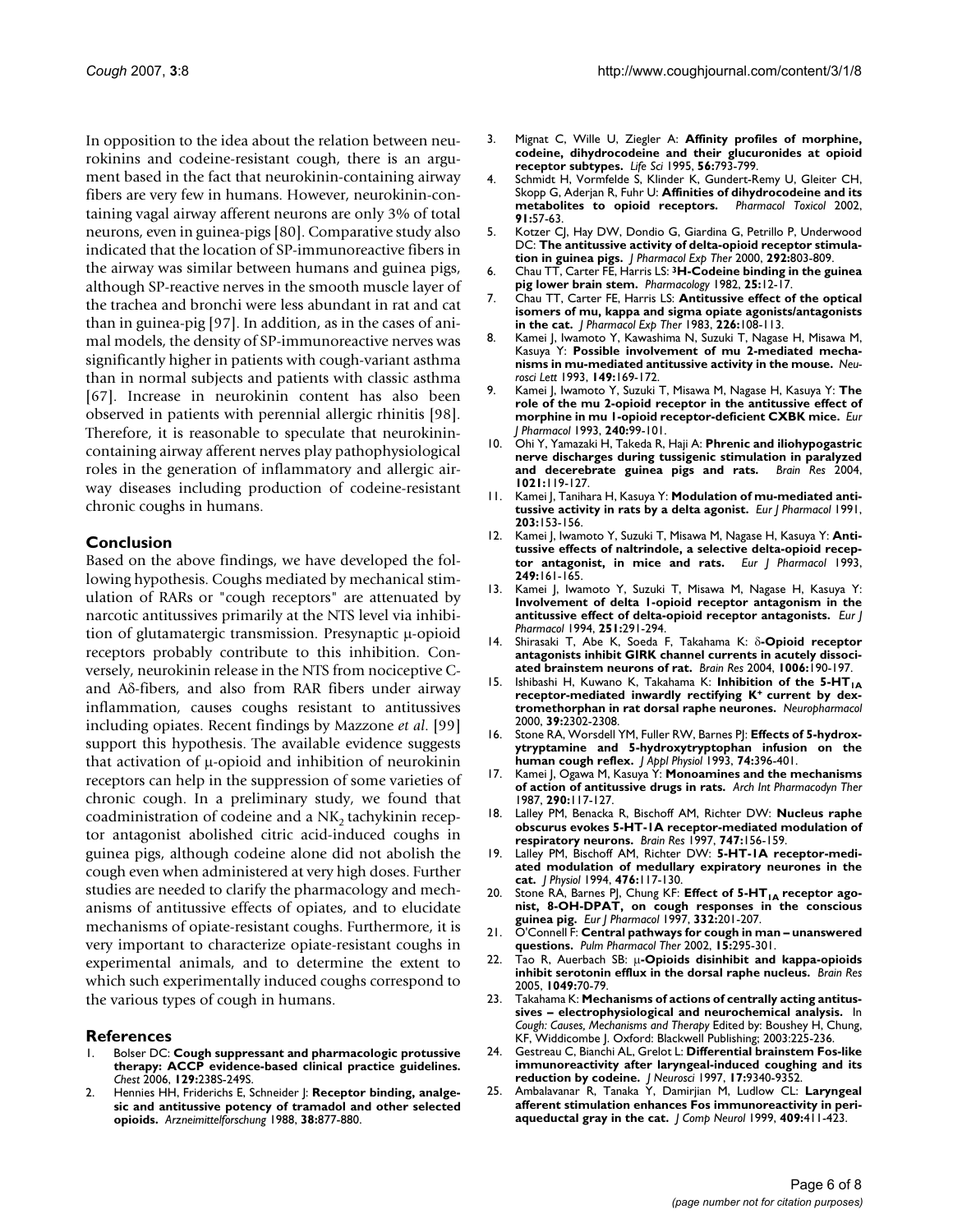- 26. Sim LJ, Childers SR: **Anatomical distribution of mu, delta, and kappa opioid- and nociceptin/orphanin FQ-stimulated [35[S\]](http://www.ncbi.nlm.nih.gov/entrez/query.fcgi?cmd=Retrieve&db=PubMed&dopt=Abstract&list_uids=9378852) [guanylyl-5'-O-\(gamma-thio\)-triphosphate binding in guinea](http://www.ncbi.nlm.nih.gov/entrez/query.fcgi?cmd=Retrieve&db=PubMed&dopt=Abstract&list_uids=9378852) [pig brain.](http://www.ncbi.nlm.nih.gov/entrez/query.fcgi?cmd=Retrieve&db=PubMed&dopt=Abstract&list_uids=9378852)** *J Comp Neurol* 1997, **386:**562-572.
- 27. Peckys D, Landwehrmeyer GB: **Expression of mu, kappa, and delta opioid receptor messenger RNA in the human CNS: a 3[3P in situ hybridization study.](http://www.ncbi.nlm.nih.gov/entrez/query.fcgi?cmd=Retrieve&db=PubMed&dopt=Abstract&list_uids=10336124)** *Neuroscience* 1999, **88:**1093-1135.
- 28. Mansour A, Fox CA, Akil H, Watson SJ: [Opioid-receptor mRNA](http://www.ncbi.nlm.nih.gov/entrez/query.fcgi?cmd=Retrieve&db=PubMed&dopt=Abstract&list_uids=7535487) **[expression in the rat CNS: anatomical and functional impli](http://www.ncbi.nlm.nih.gov/entrez/query.fcgi?cmd=Retrieve&db=PubMed&dopt=Abstract&list_uids=7535487)[cations.](http://www.ncbi.nlm.nih.gov/entrez/query.fcgi?cmd=Retrieve&db=PubMed&dopt=Abstract&list_uids=7535487)** *Trends Neurosci* 1995, **18:**22-29.
- 29. Sales N, Riche D, Roques BP, Denavit-Saubie M: **[Localization of](http://www.ncbi.nlm.nih.gov/entrez/query.fcgi?cmd=Retrieve&db=PubMed&dopt=Abstract&list_uids=2994842) [mu- and delta-opioid receptors in cat respiratory areas: an](http://www.ncbi.nlm.nih.gov/entrez/query.fcgi?cmd=Retrieve&db=PubMed&dopt=Abstract&list_uids=2994842) [autoradiographic study.](http://www.ncbi.nlm.nih.gov/entrez/query.fcgi?cmd=Retrieve&db=PubMed&dopt=Abstract&list_uids=2994842)** *Brain Res* 1985, **344:**382-386.
- 30. Helke CJ, Jacobowitz DM, Thoa NB: **[Capsaicin and potassium](http://www.ncbi.nlm.nih.gov/entrez/query.fcgi?cmd=Retrieve&db=PubMed&dopt=Abstract&list_uids=6170855) [evoked substance P release from the nucleus tractus soli](http://www.ncbi.nlm.nih.gov/entrez/query.fcgi?cmd=Retrieve&db=PubMed&dopt=Abstract&list_uids=6170855)[tarius and spinal trigeminal nucleus in vitro.](http://www.ncbi.nlm.nih.gov/entrez/query.fcgi?cmd=Retrieve&db=PubMed&dopt=Abstract&list_uids=6170855)** *Life Sci* 1981, **29:**1779-1785.
- 31. Saria A, Martling CR, Yan Z, Theodorsson-Norheim E, Gamse R, Lundberg JM: **[Release of multiple tachykinins from capsaicin-sen](http://www.ncbi.nlm.nih.gov/entrez/query.fcgi?cmd=Retrieve&db=PubMed&dopt=Abstract&list_uids=2462373)sitive sensory nerves in the lung by bradykinin, histamine, [dimethylphenyl piperazinium, and vagal nerve stimulation.](http://www.ncbi.nlm.nih.gov/entrez/query.fcgi?cmd=Retrieve&db=PubMed&dopt=Abstract&list_uids=2462373)** *Am Rev Respir Dis* 1988, **137:**1330-1335.
- 32. Chakravarty NK, Matallana A, Jensen R, Borison HL: **[Central effects](http://www.ncbi.nlm.nih.gov/entrez/query.fcgi?cmd=Retrieve&db=PubMed&dopt=Abstract&list_uids=13332552) [of antitussive drugs on cough and respiration.](http://www.ncbi.nlm.nih.gov/entrez/query.fcgi?cmd=Retrieve&db=PubMed&dopt=Abstract&list_uids=13332552)** *J Pharmacol Exp Ther* 1956, **117:**127-135.
- 33. Kase Y, Wakita Y, Kito G, Miyata T, Yuizono T, Kataoka M: **[Cen](http://www.ncbi.nlm.nih.gov/entrez/query.fcgi?cmd=Retrieve&db=PubMed&dopt=Abstract&list_uids=5435854)[trally-induced coughs in the cat.](http://www.ncbi.nlm.nih.gov/entrez/query.fcgi?cmd=Retrieve&db=PubMed&dopt=Abstract&list_uids=5435854)** *Life Sci* 1970, **9:**49-59.
- 34. Dashwood MR, Muddle JR, Spyer KM: **[Opiate receptor subtypes](http://www.ncbi.nlm.nih.gov/entrez/query.fcgi?cmd=Retrieve&db=PubMed&dopt=Abstract&list_uids=2854074) [in the nucleus tractus solitarii of the cat: the effect of vagal](http://www.ncbi.nlm.nih.gov/entrez/query.fcgi?cmd=Retrieve&db=PubMed&dopt=Abstract&list_uids=2854074) [section.](http://www.ncbi.nlm.nih.gov/entrez/query.fcgi?cmd=Retrieve&db=PubMed&dopt=Abstract&list_uids=2854074)** *Eur J Pharmacol* 1988, **155:**85-92.
- 35. Moskowitz AS, Goodman RR: **Autoradiographic distribution of** µ**1 and** µ**2 [opioid binding in the mouse central nervous sys](http://www.ncbi.nlm.nih.gov/entrez/query.fcgi?cmd=Retrieve&db=PubMed&dopt=Abstract&list_uids=3000529)[tem.](http://www.ncbi.nlm.nih.gov/entrez/query.fcgi?cmd=Retrieve&db=PubMed&dopt=Abstract&list_uids=3000529)** *Brain Res* 1985, **360:**117-129.
- 36. Ohi Y, Yamazaki H, Takeda R, Haji A: **[Functional and morpholog](http://www.ncbi.nlm.nih.gov/entrez/query.fcgi?cmd=Retrieve&db=PubMed&dopt=Abstract&list_uids=16040147)[ical organization of the nucleus tractus solitarius in the fic](http://www.ncbi.nlm.nih.gov/entrez/query.fcgi?cmd=Retrieve&db=PubMed&dopt=Abstract&list_uids=16040147)[tive cough reflex of guinea pigs.](http://www.ncbi.nlm.nih.gov/entrez/query.fcgi?cmd=Retrieve&db=PubMed&dopt=Abstract&list_uids=16040147)** *Neurosci Res* 2005, **53:**201-209.
- 37. Glatzer NR, Smith BN: **[Modulation of synaptic transmission in](http://www.ncbi.nlm.nih.gov/entrez/query.fcgi?cmd=Retrieve&db=PubMed&dopt=Abstract&list_uids=15615836) [the rat nucleus of the solitary tract by endomorphin-1.](http://www.ncbi.nlm.nih.gov/entrez/query.fcgi?cmd=Retrieve&db=PubMed&dopt=Abstract&list_uids=15615836)** *J Neurophysiol* 2005, **93:**2530-2540.
- 38. Rhim H, Glaum SR, Miller RJ: **[Selective opioid agonists modulate](http://www.ncbi.nlm.nih.gov/entrez/query.fcgi?cmd=Retrieve&db=PubMed&dopt=Abstract&list_uids=8094753) [afferent transmission in the rat nucleus tractus solitarius.](http://www.ncbi.nlm.nih.gov/entrez/query.fcgi?cmd=Retrieve&db=PubMed&dopt=Abstract&list_uids=8094753)** *J Pharmacol Exp Ther* 1993, **264:**795-800.
- 39. Sessle BJ, Ball GJ, Lucier GE: **[Suppressive influences from periaq](http://www.ncbi.nlm.nih.gov/entrez/query.fcgi?cmd=Retrieve&db=PubMed&dopt=Abstract&list_uids=6266582)ueductal gray and nucleus raphe magnus on respiration and [related reflex activities and on solitary tract neurons, and](http://www.ncbi.nlm.nih.gov/entrez/query.fcgi?cmd=Retrieve&db=PubMed&dopt=Abstract&list_uids=6266582) [effect of naloxone.](http://www.ncbi.nlm.nih.gov/entrez/query.fcgi?cmd=Retrieve&db=PubMed&dopt=Abstract&list_uids=6266582)** *Brain Res* 1981, **216:**145-161.
- 40. Adcock ||: **[Peripheral opioid receptors and the cough reflex.](http://www.ncbi.nlm.nih.gov/entrez/query.fcgi?cmd=Retrieve&db=PubMed&dopt=Abstract&list_uids=1852031)** *Respir Med* 1991, **85(Suppl A):**43-46.
- 41. Karlsson JA, Lanner AS, Persson CG: **[Airway opioid receptors](http://www.ncbi.nlm.nih.gov/entrez/query.fcgi?cmd=Retrieve&db=PubMed&dopt=Abstract&list_uids=2156065) [mediate inhibition of cough and reflex bronchoconstriction](http://www.ncbi.nlm.nih.gov/entrez/query.fcgi?cmd=Retrieve&db=PubMed&dopt=Abstract&list_uids=2156065) [in guinea pigs.](http://www.ncbi.nlm.nih.gov/entrez/query.fcgi?cmd=Retrieve&db=PubMed&dopt=Abstract&list_uids=2156065)** *J Pharmacol Exp Ther* 1990, **252:**863-868.
- 42. Callaway JK, King RG, Boura AL: **[Evidence for peripheral mech](http://www.ncbi.nlm.nih.gov/entrez/query.fcgi?cmd=Retrieve&db=PubMed&dopt=Abstract&list_uids=1810807)[anisms mediating the antitussive actions of opioids in the](http://www.ncbi.nlm.nih.gov/entrez/query.fcgi?cmd=Retrieve&db=PubMed&dopt=Abstract&list_uids=1810807) [guinea pig.](http://www.ncbi.nlm.nih.gov/entrez/query.fcgi?cmd=Retrieve&db=PubMed&dopt=Abstract&list_uids=1810807)** *Gen Pharmacol* 1991, **22:**1103-1108.
- 43. Johansson IG, Grundstrom N, Andersson RG: **[Both the choliner](http://www.ncbi.nlm.nih.gov/entrez/query.fcgi?cmd=Retrieve&db=PubMed&dopt=Abstract&list_uids=2538998)[gic and non-cholinergic components of airway excitation are](http://www.ncbi.nlm.nih.gov/entrez/query.fcgi?cmd=Retrieve&db=PubMed&dopt=Abstract&list_uids=2538998) [inhibited by morphine in the guinea-pig.](http://www.ncbi.nlm.nih.gov/entrez/query.fcgi?cmd=Retrieve&db=PubMed&dopt=Abstract&list_uids=2538998)** *Acta Physiol Scand* 1989, **135:**411-415.
- 44. Belvisi MG, Stretton CD, Barnes PJ: **[Modulation of cholinergic](http://www.ncbi.nlm.nih.gov/entrez/query.fcgi?cmd=Retrieve&db=PubMed&dopt=Abstract&list_uids=1695531) [neurotransmission in guinea-pig airways by opioids.](http://www.ncbi.nlm.nih.gov/entrez/query.fcgi?cmd=Retrieve&db=PubMed&dopt=Abstract&list_uids=1695531)** *Br J Pharmacol* 1990, **100:**131-137.
- 45. Belvisi MG, Stretton CD, Verleden GM, Ledingham SJ, Yacoub MH, Barnes PJ: **[Inhibition of cholinergic neurotransmission in](http://www.ncbi.nlm.nih.gov/entrez/query.fcgi?cmd=Retrieve&db=PubMed&dopt=Abstract&list_uids=1314798) [human airways by opioids.](http://www.ncbi.nlm.nih.gov/entrez/query.fcgi?cmd=Retrieve&db=PubMed&dopt=Abstract&list_uids=1314798)** *J Appl Physiol* 1992, **72:**1096-1100.
- 46. Corrao WM, Braman SS, Irwin RS: **[Chronic cough as the sole pre](http://www.ncbi.nlm.nih.gov/entrez/query.fcgi?cmd=Retrieve&db=PubMed&dopt=Abstract&list_uids=763286)[senting manifestation of bronchial asthma.](http://www.ncbi.nlm.nih.gov/entrez/query.fcgi?cmd=Retrieve&db=PubMed&dopt=Abstract&list_uids=763286)** *N Engl J Med* 1979, **300:**633-637.
- 47. Irwin RS, French CT, Smyrnios NA, Curley FJ: **[Interpretation of](http://www.ncbi.nlm.nih.gov/entrez/query.fcgi?cmd=Retrieve&db=PubMed&dopt=Abstract&list_uids=9308510) positive results of a methacholine inhalation challenge and 1 [week of inhaled bronchodilator use in diagnosing and treat](http://www.ncbi.nlm.nih.gov/entrez/query.fcgi?cmd=Retrieve&db=PubMed&dopt=Abstract&list_uids=9308510)[ing cough-variant asthma.](http://www.ncbi.nlm.nih.gov/entrez/query.fcgi?cmd=Retrieve&db=PubMed&dopt=Abstract&list_uids=9308510)** *Arch Intern Med* 1997, **157:**1981-1987.
- 48. Kummer W, Fischer A, Kurkowski R, Heym C: **[The sensory and](http://www.ncbi.nlm.nih.gov/entrez/query.fcgi?cmd=Retrieve&db=PubMed&dopt=Abstract&list_uids=1380140) sympathetic innervation of guinea-pig lung and trachea as [studied by retrograde neuronal tracing and double-labelling](http://www.ncbi.nlm.nih.gov/entrez/query.fcgi?cmd=Retrieve&db=PubMed&dopt=Abstract&list_uids=1380140) [immunohistochemistry.](http://www.ncbi.nlm.nih.gov/entrez/query.fcgi?cmd=Retrieve&db=PubMed&dopt=Abstract&list_uids=1380140)** *Neuroscience* 1992, **49:**715-737.
- 49. Canning BJ, Reynolds SM, Anukwu LU, Kajekar R, Myers AC: **[Endog](http://www.ncbi.nlm.nih.gov/entrez/query.fcgi?cmd=Retrieve&db=PubMed&dopt=Abstract&list_uids=12121843)[enous neurokinins facilitate synaptic transmission in guinea](http://www.ncbi.nlm.nih.gov/entrez/query.fcgi?cmd=Retrieve&db=PubMed&dopt=Abstract&list_uids=12121843) [pig airway parasympathetic ganglia.](http://www.ncbi.nlm.nih.gov/entrez/query.fcgi?cmd=Retrieve&db=PubMed&dopt=Abstract&list_uids=12121843)** *Am J Physiol Regul Integr Comp Physiol* 2002, **283:**R320-330.
- 50. Mochidome T, Ishibashi H, Takahama K: **[Bradykinin activates air](http://www.ncbi.nlm.nih.gov/entrez/query.fcgi?cmd=Retrieve&db=PubMed&dopt=Abstract&list_uids=11516842)[way parasympathetic ganglion neurons by inhibiting M-cur](http://www.ncbi.nlm.nih.gov/entrez/query.fcgi?cmd=Retrieve&db=PubMed&dopt=Abstract&list_uids=11516842)[rents.](http://www.ncbi.nlm.nih.gov/entrez/query.fcgi?cmd=Retrieve&db=PubMed&dopt=Abstract&list_uids=11516842)** *Neuroscience* 2001, **105:**785-791.
- 51. Zhou J, Shirasaki T, Soeda F, Takahama K: **[Potentiation of nicotinic](http://www.ncbi.nlm.nih.gov/entrez/query.fcgi?cmd=Retrieve&db=PubMed&dopt=Abstract&list_uids=16442093) [currents by bradykinin in the paratracheal ganglia neurons of](http://www.ncbi.nlm.nih.gov/entrez/query.fcgi?cmd=Retrieve&db=PubMed&dopt=Abstract&list_uids=16442093) [rats.](http://www.ncbi.nlm.nih.gov/entrez/query.fcgi?cmd=Retrieve&db=PubMed&dopt=Abstract&list_uids=16442093)** *Eur J Pharmacol* 2006, **531:**96-102.
- 52. Ishibashi H, Mochidome T, Okai J, Ichiki H, Shimada H, Takahama K: **[Activation of potassium conductance by ophiopogonin-D in](http://www.ncbi.nlm.nih.gov/entrez/query.fcgi?cmd=Retrieve&db=PubMed&dopt=Abstract&list_uids=11159695) [acutely dissociated rat paratracheal neurones.](http://www.ncbi.nlm.nih.gov/entrez/query.fcgi?cmd=Retrieve&db=PubMed&dopt=Abstract&list_uids=11159695)** *Br J Pharmacol* 2001, **132:**461-466.
- 53. Asano T, Murayama T, Hirai Y, Shoji J: **[Comparative studies on](http://www.ncbi.nlm.nih.gov/entrez/query.fcgi?cmd=Retrieve&db=PubMed&dopt=Abstract&list_uids=8477511) the constituents of ophiopogonis tuber and its congeners. [VIII. Studies on the glycosides of the subterranean part of](http://www.ncbi.nlm.nih.gov/entrez/query.fcgi?cmd=Retrieve&db=PubMed&dopt=Abstract&list_uids=8477511) [Ophiopogon japonicus Ker-Gawler cv. Nanus.](http://www.ncbi.nlm.nih.gov/entrez/query.fcgi?cmd=Retrieve&db=PubMed&dopt=Abstract&list_uids=8477511)** *Chem Pharm Bull (Tokyo)* 1993, **41:**566-570.
- 54. Mizushima Y, Hirata A, Hori T, Sawazaki S, Sugiyama E, Kobayashi M: **[Antitussive effect of herbal medicine bakumondo-to: a case](http://www.ncbi.nlm.nih.gov/entrez/query.fcgi?cmd=Retrieve&db=PubMed&dopt=Abstract&list_uids=8982444) [report.](http://www.ncbi.nlm.nih.gov/entrez/query.fcgi?cmd=Retrieve&db=PubMed&dopt=Abstract&list_uids=8982444)** *Am J Chin Med* 1996, **24:**321-325.
- 55. Miyata T, Isohama Y, Tai S, Kai H, Takahama K: **Pharmacological evaluation of Bakumondo-to (Mai-men-dong-tang) as a curative for chronic inflammatory airway disease.** In *Pharmacological Research on Traditional Herbal Medicines* Edited by: Watanabe H, Shibuya T. Australia: Horwood Academic Publishers; 1999:121-147.
- Miyata T, Fuchikami J, Kai H, Takahama K: **Composition of antitussive effects of Bakumondo-to and codeine in bronchitic animals.** *Jpn J Thoracic Disease* 1989, **27:**1157-1162.
- 57. Widdicombe JG: **[Respiratory reflexes from the trachea and](http://www.ncbi.nlm.nih.gov/entrez/query.fcgi?cmd=Retrieve&db=PubMed&dopt=Abstract&list_uids=13131246) [bronchi of the cat.](http://www.ncbi.nlm.nih.gov/entrez/query.fcgi?cmd=Retrieve&db=PubMed&dopt=Abstract&list_uids=13131246)** *J Physiol* 1954, **123:**55-70.
- Takahama K, Wakuda I, Fukushima H, Isohama Y, Kai H, Miyata T: **Differential effect of codeine on coughs caused by mechani[cal stimulation of two different sites in the airway of guinea](http://www.ncbi.nlm.nih.gov/entrez/query.fcgi?cmd=Retrieve&db=PubMed&dopt=Abstract&list_uids=9218689) [pigs.](http://www.ncbi.nlm.nih.gov/entrez/query.fcgi?cmd=Retrieve&db=PubMed&dopt=Abstract&list_uids=9218689)** *Eur J Pharmacol* 1997, **329:**93-97.
- 59. Canning BJ, Mazzone SB, Meeker SN, Mori N, Reynolds SM, Undem BJ: **[Identification of the tracheal and laryngeal afferent neu](http://www.ncbi.nlm.nih.gov/entrez/query.fcgi?cmd=Retrieve&db=PubMed&dopt=Abstract&list_uids=15004208)[rones mediating cough in anaesthetized guinea-pigs.](http://www.ncbi.nlm.nih.gov/entrez/query.fcgi?cmd=Retrieve&db=PubMed&dopt=Abstract&list_uids=15004208)** *J Physiol* 2004, **557:**543-558.
- 60. Jancso G: **[Pathobiological reactions of C-fibre primary sen](http://www.ncbi.nlm.nih.gov/entrez/query.fcgi?cmd=Retrieve&db=PubMed&dopt=Abstract&list_uids=1321641)[sory neurones to peripheral nerve injury.](http://www.ncbi.nlm.nih.gov/entrez/query.fcgi?cmd=Retrieve&db=PubMed&dopt=Abstract&list_uids=1321641)** *Exp Physiol* 1992, **77:**405-431.
- 61. Jancso G, Kiraly E, Jancso-Gabor A: **[Pharmacologically induced](http://www.ncbi.nlm.nih.gov/entrez/query.fcgi?cmd=Retrieve&db=PubMed&dopt=Abstract&list_uids=593396) [selective degeneration of chemosensitive primary sensory](http://www.ncbi.nlm.nih.gov/entrez/query.fcgi?cmd=Retrieve&db=PubMed&dopt=Abstract&list_uids=593396) [neurones.](http://www.ncbi.nlm.nih.gov/entrez/query.fcgi?cmd=Retrieve&db=PubMed&dopt=Abstract&list_uids=593396)** *Nature* 1977, **270:**741-743.
- 62. Lundberg JM, Saria A: **[Capsaicin-induced desensitization of air](http://www.ncbi.nlm.nih.gov/entrez/query.fcgi?cmd=Retrieve&db=PubMed&dopt=Abstract&list_uids=6188055)[way mucosa to cigarette smoke, mechanical and chemical](http://www.ncbi.nlm.nih.gov/entrez/query.fcgi?cmd=Retrieve&db=PubMed&dopt=Abstract&list_uids=6188055) [irritants.](http://www.ncbi.nlm.nih.gov/entrez/query.fcgi?cmd=Retrieve&db=PubMed&dopt=Abstract&list_uids=6188055)** *Nature* 1983, **302:**251-253.
- 63. Maggi CA, Meli A, Santicioli P: **[Four motor effects of capsaicin on](http://www.ncbi.nlm.nih.gov/entrez/query.fcgi?cmd=Retrieve&db=PubMed&dopt=Abstract&list_uids=2884004) [guinea-pig distal colon.](http://www.ncbi.nlm.nih.gov/entrez/query.fcgi?cmd=Retrieve&db=PubMed&dopt=Abstract&list_uids=2884004)** *Br J Pharmacol* 1987, **90:**651-660.
- 64. Forsberg K, Karlsson JA, Theodorsson E, Lundberg JM, Persson CG: **[Cough and bronchoconstriction mediated by capsaicin-sen](http://www.ncbi.nlm.nih.gov/entrez/query.fcgi?cmd=Retrieve&db=PubMed&dopt=Abstract&list_uids=2980286)[sitive sensory neurons in the guinea-pig.](http://www.ncbi.nlm.nih.gov/entrez/query.fcgi?cmd=Retrieve&db=PubMed&dopt=Abstract&list_uids=2980286)** *Pulm Pharmacol* 1988, **1:**33-39.
- 65. Fox AJ, Lalloo UG, Belvisi MG, Bernareggi M, Chung KF, Barnes PJ: **[Bradykinin-evoked sensitization of airway sensory nerves: a](http://www.ncbi.nlm.nih.gov/entrez/query.fcgi?cmd=Retrieve&db=PubMed&dopt=Abstract&list_uids=8673930) [mechanism for ACE-inhibitor cough.](http://www.ncbi.nlm.nih.gov/entrez/query.fcgi?cmd=Retrieve&db=PubMed&dopt=Abstract&list_uids=8673930)** *Nat Med* 1996, **2:**814-817.
- 66. Wakuda I, Takahama K, Isohama Y, Miyata T: **Pharmacological discrimination of cough reflexes induced by topically applied chemical stimuli to the guinea pig airways.** *Jpn J Pharmacol* 1994, **46:**148P.
- Lee SY, Kim MK, Shin C, Shim JJ, Kim HK, Kang KH, Yoo SH, In KH: **[Substance P-immunoreactive nerves in endobronchial biop](http://www.ncbi.nlm.nih.gov/entrez/query.fcgi?cmd=Retrieve&db=PubMed&dopt=Abstract&list_uids=12584391)[sies in cough-variant asthma and classic asthma.](http://www.ncbi.nlm.nih.gov/entrez/query.fcgi?cmd=Retrieve&db=PubMed&dopt=Abstract&list_uids=12584391)** *Respiration* 2003, **70:**49-53.
- 68. Killingsworth CR, Paulauskis JD, Shore SA: **[Substance P content](http://www.ncbi.nlm.nih.gov/entrez/query.fcgi?cmd=Retrieve&db=PubMed&dopt=Abstract&list_uids=8600937) [and preprotachykinin gene-I mRNA expression in a rat](http://www.ncbi.nlm.nih.gov/entrez/query.fcgi?cmd=Retrieve&db=PubMed&dopt=Abstract&list_uids=8600937) [model of chronic bronchitis.](http://www.ncbi.nlm.nih.gov/entrez/query.fcgi?cmd=Retrieve&db=PubMed&dopt=Abstract&list_uids=8600937)** *Am J Respir Cell Mol Biol* 1996, **14:**334-340.
- 69. Matsas R, Kenny AJ, Turner AJ: **[The metabolism of neuropep](http://www.ncbi.nlm.nih.gov/entrez/query.fcgi?cmd=Retrieve&db=PubMed&dopt=Abstract&list_uids=6149747)[tides. The hydrolysis of peptides, including enkephalins, tach](http://www.ncbi.nlm.nih.gov/entrez/query.fcgi?cmd=Retrieve&db=PubMed&dopt=Abstract&list_uids=6149747)[ykinins and their analogues, by endopeptidase-24.11.](http://www.ncbi.nlm.nih.gov/entrez/query.fcgi?cmd=Retrieve&db=PubMed&dopt=Abstract&list_uids=6149747)** *Biochem J* 1984, **223:**433-440.
- 70. Takahama K, Fuchikami J, Kai H, Isohama Y, Miyata T: **[Inhalation of](http://www.ncbi.nlm.nih.gov/entrez/query.fcgi?cmd=Retrieve&db=PubMed&dopt=Abstract&list_uids=8861715) [phosphoramidon, a neutral endopeptidase inhibitor, induces](http://www.ncbi.nlm.nih.gov/entrez/query.fcgi?cmd=Retrieve&db=PubMed&dopt=Abstract&list_uids=8861715)**